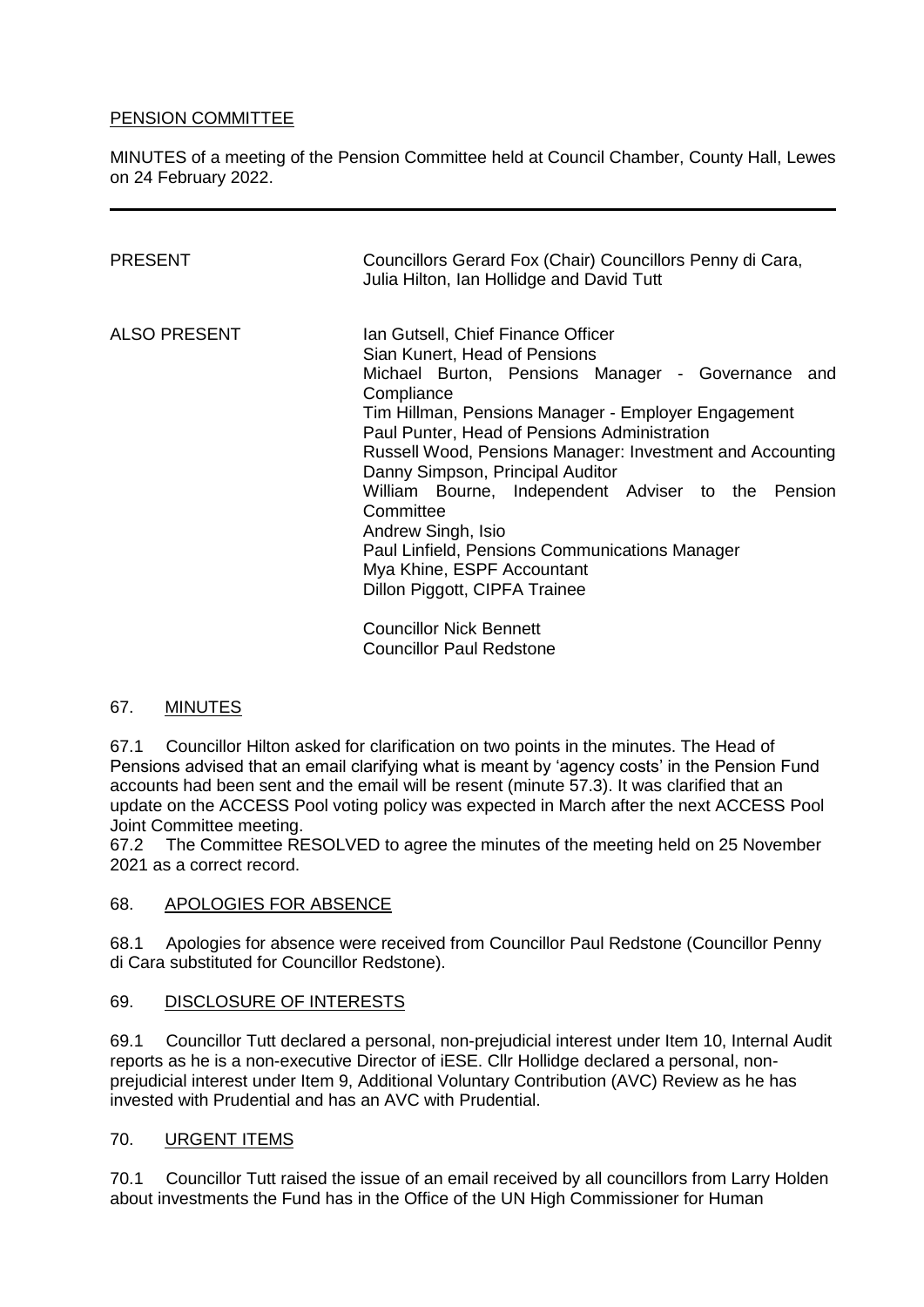Rights (OHCHR) list of companies involved in Israel. It was agreed to discuss this matter under the Investment report item on the agenda.

### 71. PENSION BOARD MINUTES

71.1 The Committee RESOLVED to note the minutes.

## 72. GOVERNANCE REPORT

72.1 The Committee considered a report providing an update on various governance workstreams and changes affecting Local Government Pension Schemes (LGPS) and the East Sussex Pension Fund (ESPF or the Fund).

- 72.2. The Committee's discussion included the following issues:
	- The Committee discussed arrangements for member representation on the ACCESS Pool Joint Committee following the guidance issued by the Scheme Advisory Board (SAB). The Chair of the Pension Committee outlined the ACCESS Pool's current proposal, which is to have six rotating observers for each meeting drawn from three of the eleven constituent authorities. The six representatives would be comprised of one employer and one scheme member representative from the Pension Board of each of the three authorities. The Committee heard that the Chair of the Pension Board has written to the Chair of the ACCESS Pool Joint Committee to propose an alternative arrangement that would entail electing two permanent representatives from the respective Pension Boards, which would allow them to build up expertise and feedback views from all the Pension Boards. The Chair of the Pension Committee considered that having non-rotating representatives would be a better option for governance. The Committee agreed that this would be a better approach and that the Chair of the Pension Committee should write to the ACCESS Pool to request consideration of this approach. It was also agreed that the Chair should represent this view at the ACCESS Pool Joint Committee meeting on 7 March 2022.
	- The Committee discussed the possible use of training videos from Hymans Robertson at an annual cost of £3,750 for 15 licences for a minimum subscription of two years. The Committee heard the Pension Board's view that it considered that full use may not be made of this training resource and to pursue lower cost training options. The Committee agreed not to proceed with the use of the training videos provided by Hymans Robertson.
	- It was clarified that the 'out performance' rate is a way in which Actuaries can reflect different levels of prudence when conducting valuations. An Actuary takes a subjective view in valuations and can create a higher discount rate by adding the out performance rate. For example, a lower discount rate would reflect a more prudent approach and a higher discount rate would decrease the level of prudence.

72.3 The Committee RESOLVED to:

1) Note the change to normal minimum pension age and state pension age;

2) Note the possible additional requirement for dealing with transfer requests involving Additional Voluntary Contribution (AVC) benefits;

3) Note the change to audit deadlines;

4) Note the Government Actuary's Department (GAD) report on the 2019 Valuation across the LGPS;

5) Note the ongoing steps being taken to fill the Pension Board vacancy;

6) Consider a possible approach which may improve member representation in the ACCESS Pool;

7) Not to make use of Hymans Robertson's LGPS Learning Academy training videos; and

8) Agree that the Chair write a letter to the ACCESS Pool Joint Committee outlining the Committee's view on member representation on the ACCESS Pool Joint Committee as agreed in paragraph 72.2 above.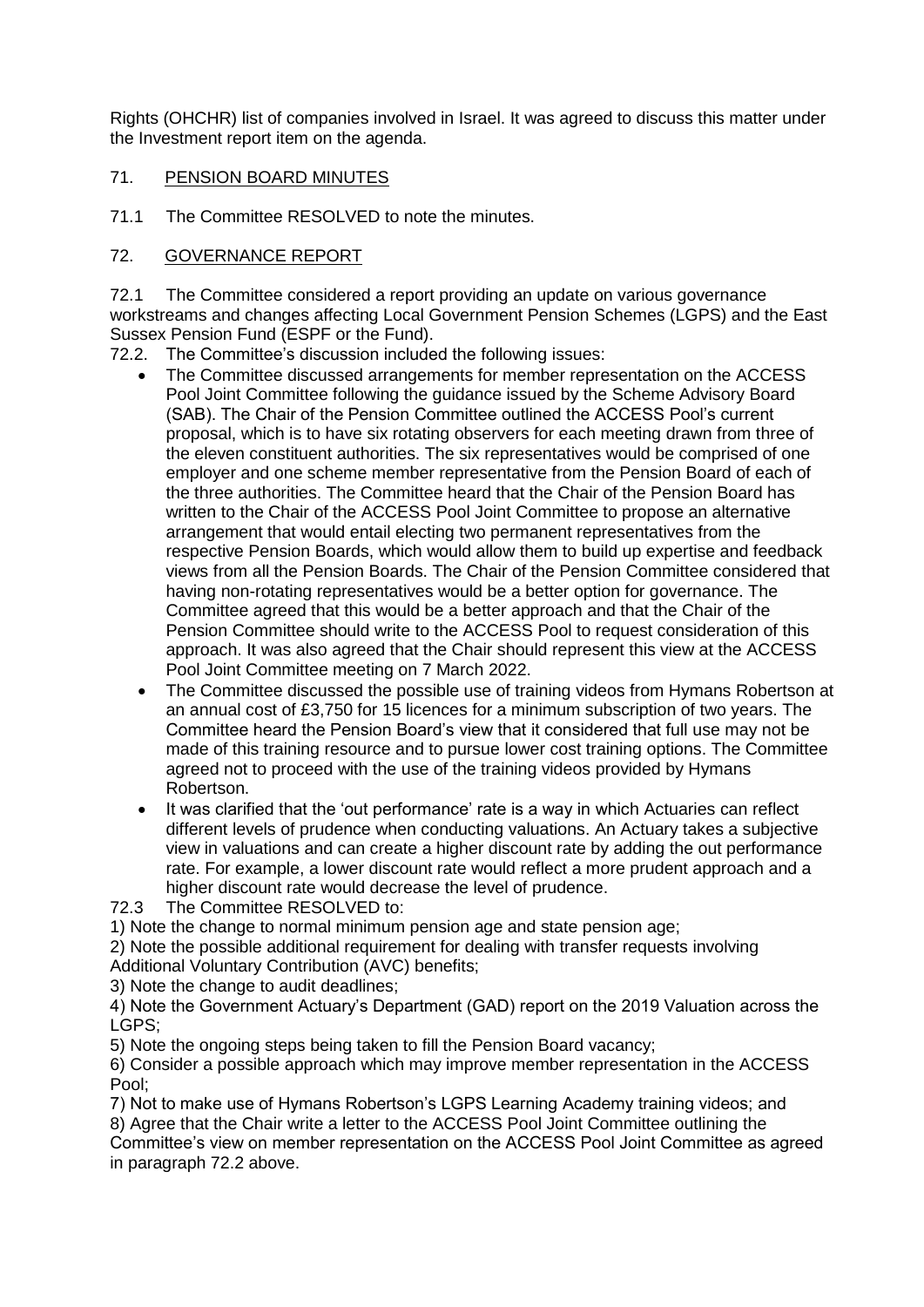## 73. EMPLOYER AND CONTRIBUTIONS REPORT

73.1 The Committee considered a report providing updates on Employer Engagement activities including communications and the collection of Employer contributions.

73.2. The Committee RESOLVED to note the report.

## 74. PENSIONS ADMINISTRATION REPORT

74.1 The Committee considered a report providing an update on matters relating to Pensions Administration activities.

74.2 The Committee RESOLVED to note the report.

## 75. ADDITIONAL VOLUNTARY CONTRIBUTIONS (AVC) REVIEW

75.1 The Committee considered a report on the Additional Voluntary Contributions (AVC) pension scheme provided to members by Prudential. The report was produced in response to a number of concerns about the performance of the AVC provider.

- 75.2. The Committee's discussion included the following issues:
	- The administration performance of Prudential has been poor in the last six months and this has been due to a number of factors including a change to the IT platform used for administration and the impact of Covid. Prudential reported themselves to The Pensions Regulator in July 2021 and drew up a critical service recovery plan. This matter has been discussed at the Pension Board and feedback from the Trade Union representatives is that members' issues have now been resolved. The Head of Pensions Administration confirmed that all outstanding issues have been resolved and performance has improved. In addition, AVC members have been compensated where appropriate.
	- Prudential is one of the oldest and biggest AVC providers and maintains a good rating from Standard and Poor. It is one of six or seven AVC providers that local authority pension funds use, with around two-thirds of funds using Prudential. Prudential provides a range of funds for AVC members to invest in and has a default with profits fund and is the only AVC provider to offer this. The Committee heard that changing AVC provider is complex, costly and time consuming. The Committee agreed that in the light of the improved performance of Prudential that a change in provider is not warranted at this point in time but would wish to enhance the Committee's oversight of the AVC scheme.
	- The Committee has an ongoing duty to ensure the good governance of the AVC scheme and that it represents good value for members. Officers recommend that the Committee has a regular report to monitor the performance of the AVC scheme. The Committee agreed to have an annual report to monitor the service and investment performance of the AVC provider, including the range funds on offer to AVC members.

#### 75.3 The Committee RESOLVED to:

1) Agree that the Pension Fund continues to use Prudential as the AVC provider; and 2) Agree to regularly review the performance of the AVC provider though an annual report.

## 76. INTERNAL AUDIT REPORTS

76.1 The Committee considered a report which outlines the results of three internal audits which have been completed since the last meeting. The Committee also considered the Internal Audit Strategy and Annual Plan for the Pension Fund for 2022/23, which had been prepared in consultation with the Chairs of the Pension Board and Pension Committee, together with the Pension Fund managers.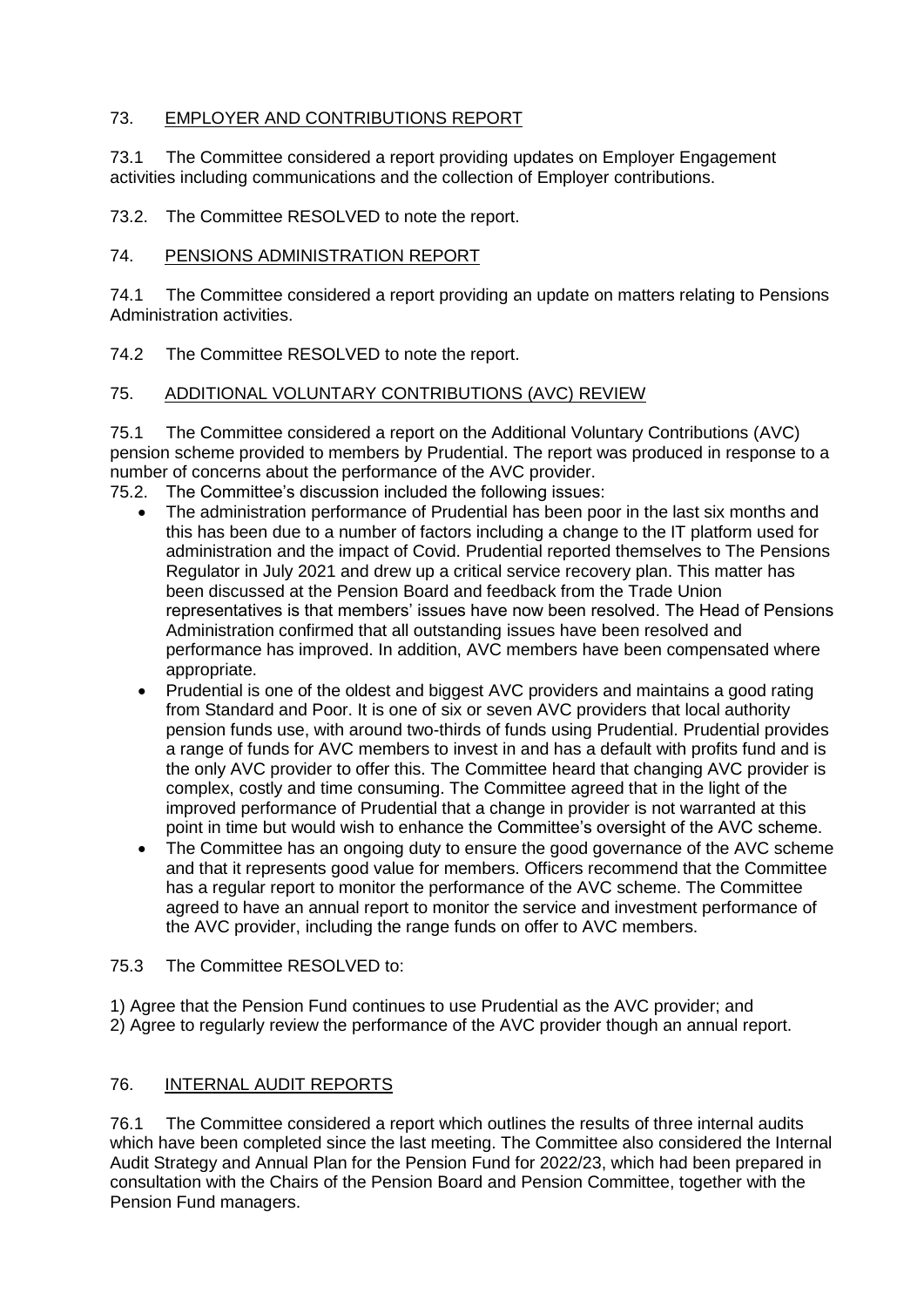76.2 The Committee discussed the issue of cyber security and how this is reflected in the Internal Audit work. As part of the discussion the following points were made:

- There is a presumption that, over time, the Fund will have the majority of its assets invested through the ACCESS Pool and therefore there will be a need to have strong governance measures as more funds are invested that way. The Committee noted the need to cover both the pension administration and investment aspects of cyber security.
- As Link and Northern Trust handle most of the investments of the ACCESS Pool, a cyber-attack on ACCESS is unlikely to have great impact in the investments themselves. All fund managers and Link are Financial Conduct Authority (FCA) regulated. The FCA as regulator is very robust on the requirement for cyber security protection. Link has tested arrangements for cyber security and there may also be an option in the future to use other Pools, which would spread the risk from a cyber-attack. It was confirmed that the External Auditor also looks at the fund managers' cyber security measures.
- East Sussex County Council (ESCC) has robust arrangements in place for cybersecurity which have been reviewed by the Audit Committee and extend to the hosting of the Altair pension administration system. The Head of Pensions Administration outlined that Pension Administration is covered by a disaster recovery plan which is included in the ESCC Finance business continuity plan, and further detailed planning will take place in the next twelve months to add further measures to protect against cyber-attacks. Councillor Tutt suggested that it might be worth looking at the AppGuard product made available through iESE (which is a public sector transformation partner).
- It was confirmed that internal audits will look at ESCC arrangements for cyber security and the arrangements of the Fund for seeking assurance from the Custodian and fund managers. The investment audit also looks at the investment managers' internal controls. The Principal Auditor confirmed that the Internal Audit Team is happy to receive further input on this issue to help inform the audit of cyber security.

#### 76.3 The Committee RESOLVED to:

- 1) Note the following Internal Audit reports:
	- Pension Fund Governance 2021/22 (Appendix 1);
	- Pension Fund Compliance with Regulatory Requirements 2021/22 (Appendix 2); and
	- The Implementation of Altair (Appendix 3);

2) Approve the 2022/23 Internal Audit Strategy for Pensions and Annual Plan (Appendix 4).

#### 77. EAST SUSSEX PENSION FUND BUSINESS PLAN AND BUDGET 2022/23

77.1 The Committee considered a report on the quarter 3 budget update for 2021/22 and the forecast Business Plan and Budget for 2022/23. The Head of Pensions outlined the main budget variations for quarter 3 of the current financial year.

77.2 The Committee discussed the report and made the following points:

- The Fund staff costs currently show an underspend but will increase next year provided it is possible to recruit to the vacant posts. The Head of Pensions outlined that the estimate for next year is reasonable and assumes that it will be possible to fill all the currently vacant posts. The budget forecast includes upgrading and filling all the posts, but there may be some underspend if vacancies arise during the year.
- It was clarified that the underspend in investment manager fees in the current financial year is due to a change from client billing to fees being deducted at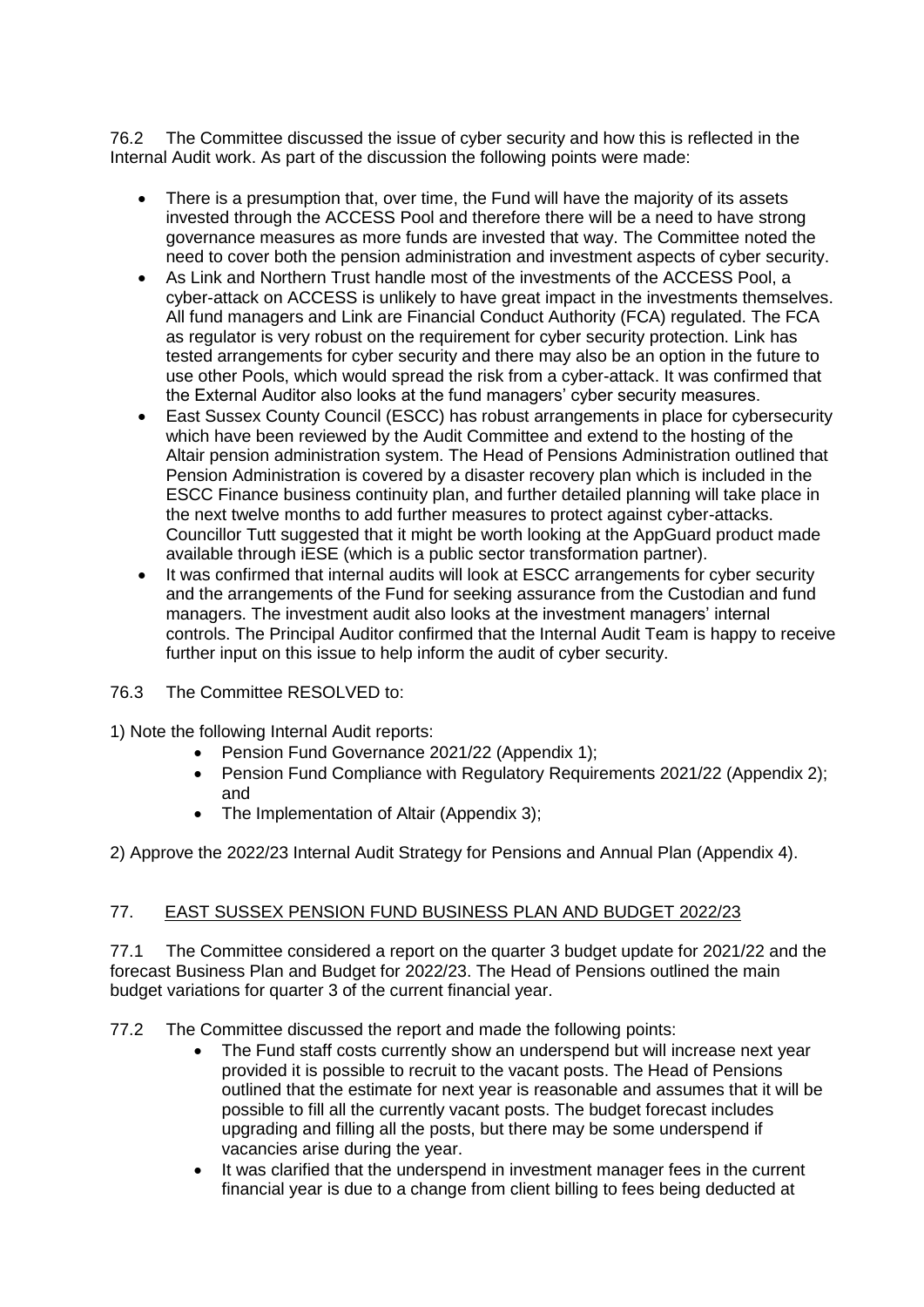source. The Fund does receive quarterly updates from investment managers on their fees, so there is transparency in the fees that are being charged.

• The charge for the Environment, Social, and Governance (ESG) was explained further, the Head of Pensions will re-label this in the budget report.

#### 77.3 The Committee RESOLVED to:

1) Note the forecast 2021/22 Quarter 3 outturn position for the East Sussex Pension Fund; and 2) Agree the Business Plan and Budget for 2022/23 contained in Appendix 1 of the report.

#### 78. RISK REGISTER

78.1 The Committee considered a report on the Risk Register for the Pension Fund. The Head of Pensions outlined the main changes to the Risk Register since the last meeting.

78.2 The Committee noted that the Climate Change risk rating has moved from a score of 12 to a score of 4 following the implementation of a number of mitigation measures. The Committee asked for an update on the timescales for these actions. The Head of Pensions outlined that ongoing work is being undertaken to understand the climate risk through scenario modelling and a discussion is taking place to establish how further work will be done (e.g. through top down strategic asset allocation measures and bottom up from investment activity).

#### 78.3 The Committee REOLVED to:

1) Agree the change to risk A4 to cover wider separation from Orbis rather than Pension Administration;

2) Note the addition of Ransomware to the existing Cyber Security risk; and 3) Agree the addition of risk A7, covering East Sussex County Council's (ESCC's) Modernising Back Office Systems (MBOS) project.

#### 79. WORK PROGRAMME

79.1 The Committee considered a report on the Committee's work programme which includes working groups and training as well as future agenda items. The Head of Pension noted that the agenda of the next meeting in June is quite full and suggested moving the report on carbon foot printing to the July meeting. It was agreed that the July strategy meeting of the Committee will consider the review of the Investment Strategy and the carbon foot printing report.

79.2 The Committee discussed the provision of training for the Committee. Councillor Hilton suggested that it would be good to hear from Dr Ellen Quigley from the Centre for the Study of Existential Risk on the mitigation of climate change through investment policies such as engagement and divestment, and would also like to hear from other Pension Funds on how they are working to align their funds to the 1.5 degree climate change target.

79.3 The Chair and other Committee members commented that the Committee would normally only take advice from qualified investment advisers, and it would appear that Dr Quigley is an academic rather than a professional investment adviser. The Chair asked Cllr Hilton to provide more information to officers on Dr Quigley's qualification and experience as an investment adviser so they can advise if this training fits in with the Committee's fiduciary duties. The work involved with the Task Force on Climate-Related Financial Disclosures (TCFD) and the UK Stewardship Code will focus on the alignment to 1.5 degrees. The Head of Pensions commented that the Fund is going to have to set a target for TCFD and have action plans. However, this is made more difficult if the Fund is invested in pooled products. Some LGPS funds have made a commitment to be net zero, but not many have put in place an action plan to support it. Therefore, it may be difficult to find examples of how funds are aligning to the 1.5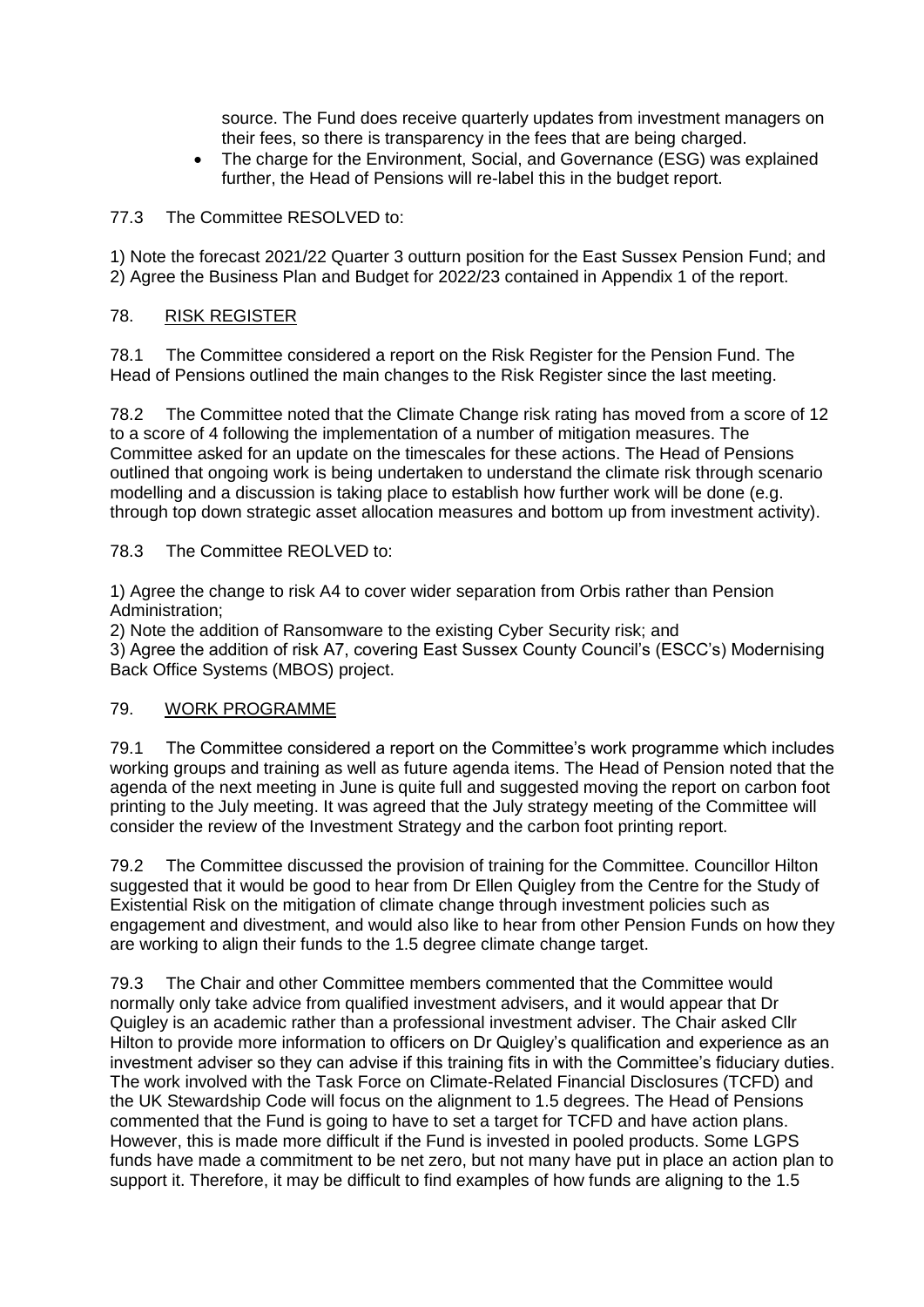degree target, but if there are any examples available, they can be made available to the Committee.

79.4 William Bourne, Independent Adviser to the Pension Committee commented that underlying companies are going to have to change in order get to 1.5 degrees, so engagement and not divestment will be important. In general equities have underperformed and if the Fund chooses not to invest in fossil fuels and mining companies there is some risk involved.

79.5 The Chief Finance Officer commented that officers can comment on the suitability of the suggested training for climate change risk, but the Committee should bear in mind that this is one element of risk the Fund has to consider. It is important to have enough training in a range of issues that helps the Committee meet its fiduciary duties.

79.6 The Head of Pensions outlined that the quarter 4 engagement reports will be sent to the Committee, so they are aware of what the investment managers are doing. The Stewardship Code will also be brought to the Committee so it can see how sustainability criteria are being applied.

79.7 The Committee RESOLVED to:

- 1) Note the work programme;
- 2) Move the carbon foot printing report to the July meeting; and

3) Agree to ask officers to consider the training suggestions made during the discussion.

#### 80. INVESTMENT REPORT

80.1 The Committee considered a report providing an update on the investment activities undertaken by the ESPF. The Head of Pensions introduced the report which includes items relating to the investment workplan and implementing the Investment Strategy. Consideration of the Principles for Responsible Investment PRI submission will be deferred until next year as no submissions are possible in 2022 and the Stewardship Code will be reviewed in June or July.

80.2 The Committee's discussion included the following key issues:

Investment Performance

- Market conditions during the quarter were relatively volatile due to the Omicron variant of Covid and the Bank of England raising base rates from 0.1% to 0.25%. Inflation continued to rise with inflation at a ten year high. This may lead to a change in monetary policy in the UK and US to control inflation, which could cause further market volatility. There was a big rotation in markets from a growth style to a value style due to the balance between inflation and growth. UK property saw a strong performance, particularly for operations and logistics.
- The total Fund performance was a 3.6% return against a benchmark of 4.3%. Given the market conditions this is a relatively strong performance. The investment funds Ruffer and Newton performed well as did M&G diversified credit. Some of the other funds performed less well against benchmark (e.g. Longview, Storebrand, Baille Gifford, WHEB and Wellington).
- The Committee discussed the performance of the various fund managers and the Investment Strategy to transition to Osmosis in the light of current performance. The Chair noted it was an unusual quarter and the Fund had not historically underperformed against benchmark. There had been good growth in the Fund over the last five years during a period of low inflation. If there is a UK rise in interest rates the Fund will need to consider the impact of that in the medium term and the best way to address this if there is a move into a changed investment environment.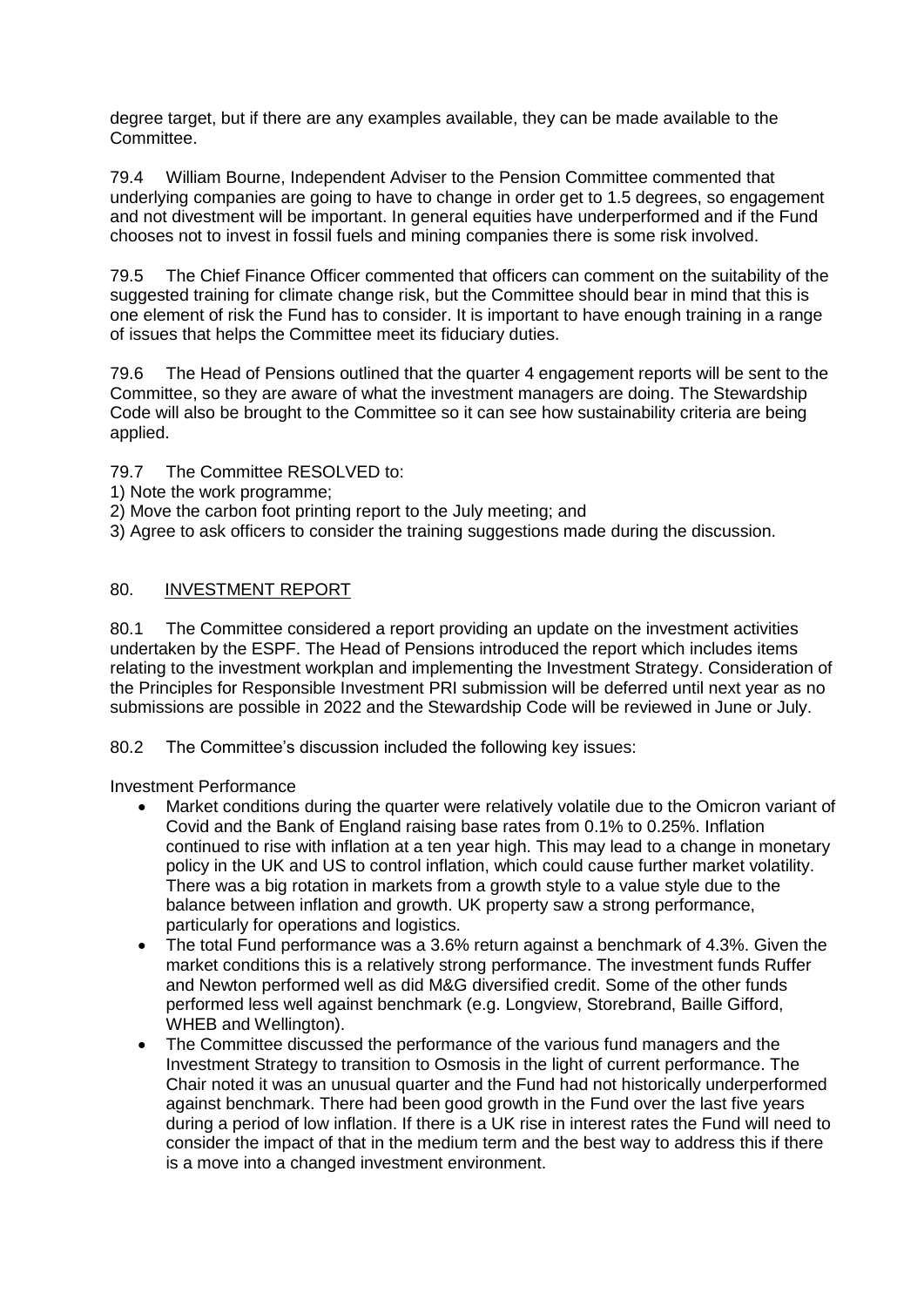• The Committee discussed the need to seek the Fund's equity managers view for the next 12 months and agreed to have a more detailed discussion with Longview about their performance.

## Asset Allocation

- The Fund is overweight to equities and there is a significant overweight to absolute return, which will add to the risk to the Fund due to the macroeconomic outlook and volatility of the markets. This may require there to be some rebalancing of the asset allocation with an increase in infrastructure investments, which has been discussed with officers but not implemented yet. The increase in infrastructure is to be funded from absolute return. Ruffer will perform well in a higher inflation environment, so it may be more prudent to fund the increase in infrastructure from Newton which has a higher correlation with equities.
- The Committee discussed the need to have a rebalancing policy so that Officers can take action to rebalance investments between Pension Committee meetings. The Committee agreed that it was happy to have such a policy to allow Officers to take action, subject to them reporting back to the Committee.
- The Head of Pensions outlined that there is an existing policy, but it lacked clear parameters within which Officers could act. It was agreed that the Investment Working Group would discuss this and a report on a revised rebalancing policy would be brought to the July Committee.

## Correlation Analysis

- A request was made at the November 2021 Committee meeting to analyse how the various funds perform relative to one another to aid decisions about rebalancing and responding to a potential period of higher information. This section of the report provides the correlation analysis of how the different funds performed, with a longer time period (e.g. 3 years) providing more meaningful information.
- Overall, the Fund is relatively well diversified and investment in infrastructure will help the stability of the Fund. It was agreed to continue to receive correlation analysis reports and consider them with the annual review of the Investment Strategy.

Investment Strategy recap

- The Committee reviewed the progress in implementing the Investment Strategy which includes actions to increase investment in less liquid assets such as infrastructure and changes to align with the Responsible Investment policy. It was noted that investments in infrastructure can take some time to implement and the ACCESS Pool is in the process of adding a diversified credit fund. Overall, implementation of the Strategy is unlikely to change.
- The Committee asked if the investment in inflation linked property takes into account the need to retrofit property for energy efficiency measures. Investment in long lease commercial and UK residential property offers the most inflation protection. Commercial managers are developing action plans to deal with this, and it will form part of the due diligence process carried out by investment managers. This is less of an issue with residential property which is focussed on the development of new property which incorporates sustainable building standards. Isio are confident that there will not be an impact on infrastructure investments.
- The Head of Pensions outlined that Levelling Up White Paper contains a requirement for LGPS Funds to invest 5% in local infrastructure. This may affect the implementation of this part of the Strategy, but more will be become clear once detailed guidance is issued.
- The Committee asked if the Ukrainian crisis should be reflected in the Investment Strategy. William Bourne, the Independent Adviser to the Pension Committee, advised that it is best not to react too quickly and to wait and see what the impact on markets will be.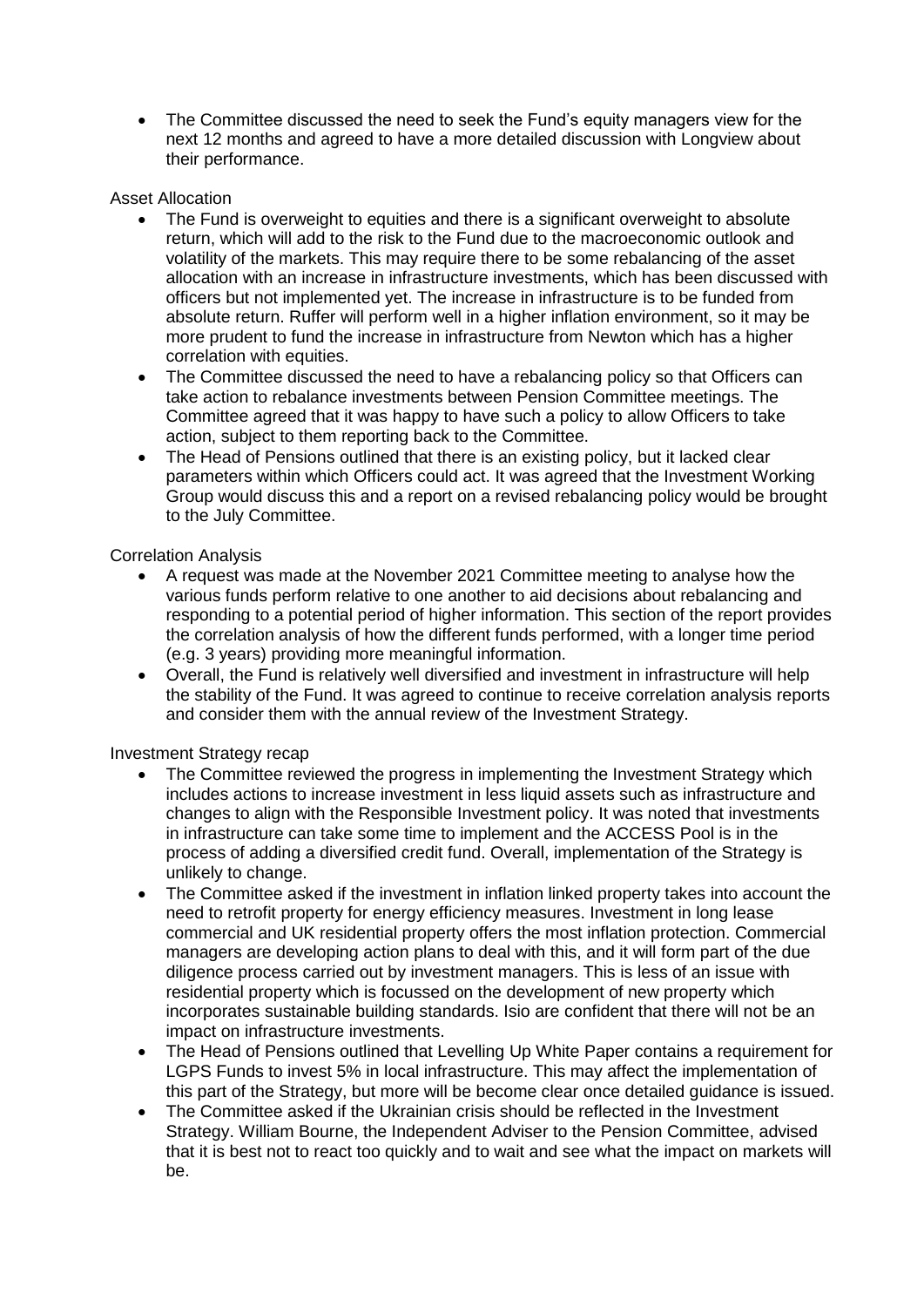Israel/Palestinian Investments (raised under Urgent Items)

- Councillor Tutt outlined that Committee members had been contacted about investments in Israeli companies on the UNHCR banned listed of companies. This is something that was previously raised in April 2021 and asked if it would be possible to have an update report at the next meeting.
- It was outlined that the Local Authority Pension Fund Forum (LAPFF) has been looking at this issue and has met with the Chair of the SAB to look at how LGPS funds could take into account human rights issues. LAPFF is engaging with the 17 companies on the banned list that various LGPS funds are invested in. The ESPF continues to have a small exposure to 6 companies on the list which are mainly international companies with a presence in Israel (e.g. Trip Advisor).
- The Committee agreed to have an update on this issue under the investment report item at the next meeting.

#### Inflation Report

- The Committee considered a report from William Bourne, the Independent Adviser, on the impact of inflation on the Fund's portfolio of investments. The trend has moved from deflationary to inflationary and the main issue is the role that central banks will play in responding to inflationary pressures. The report looks at four possible inflation scenarios. The Fund is well diversified and has a positive funding position, which will not fall dramatically. The main risk arises from a period of prolonged inflation where the Consumer Price Index (CPI) goes up and the liabilities of the Fund increase.
- The main recommendation is not to do too much too soon and to have a full review of the Investment Strategy in July. Index linked Gilts offer protection against inflation but provide a poor return. Two actions to consider are:
	- o Delay the decision to reduce investments in index linked gilts and diversified growth funds.
	- o Increase investment in diversified growth funds.
- The Committee discussed the possible responses to the scenarios presented in the report. Isio outlined their agreement with the analysis that is presented in the report. The Chair outlined three possible ways the Fund could deal with inflation through increased investment in infrastructure, total return funds and investment in an inflation overlay product for the tail liability of the Fund.
- The Committee agreed consideration of the inflation report would be undertaken by the Investment Working Group and it will bring back any recommended actions to the Committee.

#### ACCESS Pool update

 The Committee agreed to nominate Cllr Paul Redstone to the Governance Committee as the substitute ESPF member on the ACCESS Pool Joint Committee.

#### External Assurance reports update

 The Pool receives external assurance reports from fund managers and a concern has been raised with the UBS external assurance report. This is being reported to the Committee so that it is aware, but no action is needed at this point in time.

Department for Levelling Up, Housing and Communities announcement

 The Levelling Up White Paper is introducing a requirement for LGPS funds to invest 5% which is equivalent to £16 billion in local infrastructure. It has been clarified that in this context 'local' means within the UK. The ESPF's plans to invest in infrastructure might meet this requirement but the Fund will need to see the detailed guidance which is expected to be published sometime in the summer.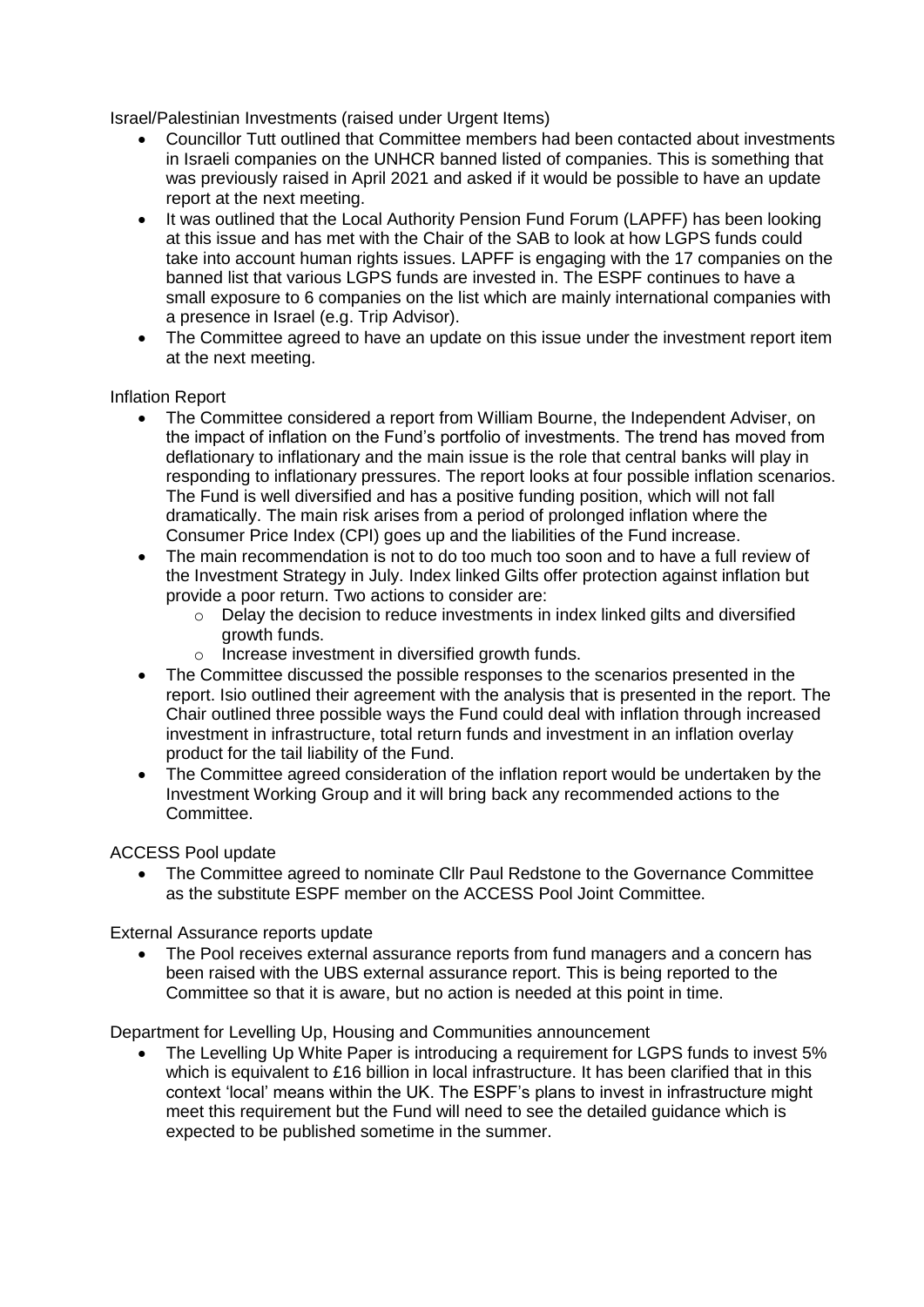Beyond Oil and Gas Alliance (BOGA)

- The Committee discussed the proposal to write a letter to call on the UK Government to become a core member of the Beyond Oil and Gas Alliance (BOGA). It was noted that there is no published Government response to this issue at present. Policy engagement is part of stewardship responsibilities, and this is usually done through LAPFF and the Institutional Investors Group on Climate Change (IIGCC) which the Fund is a member.
- Some Committee members commented that calling on the Government to join BOGA is consistent with the Fund's membership of the Climate Action 100 initiative and Responsible Investment initiatives. Other Committee members argued that political campaigning or lobbying is outside the remit of the Committee, whose primary function is the fiduciary duty to the Fund's beneficiaries and the Fund should not be used as a vehicle for lobbying.
- It was agreed that the Head of Pensions would write to the IIGCC to seek their views and direction of travel on this issue.

80.3 The Committee RESOLVED to:

1) Note the Investment Workplan (appendix 1);

2) Note the Quarterly Investment Report from the Investment Advisor, Isio (appendix 2);

3) Note the Investment Correlation report (appendix 3);

4) Note the investment strategy recap (appendix 4);

5) Note the Inflation Report (appendix 5) and agreed that the Investment Working Group will examine this issue and report back to the Committee;

6) Note the ACCESS update and approve the nomination of Councillor Paul Redstone as a substitute representative of the County Council at the ACCESS Joint committee meetings; 7) Note the update on the external assurance reports;

8) Note the update on the announcement by the Department of Levelling Up, Housing and Communities;

9) Agree to write to the IIGCC for their views on policy regarding the Beyond Oil and Gas Alliance; and

10) Agree to have a detailed look Longview's performance and to get update from WHEB and Wellington as to how their impact funds are going to perform in a volatile environment.

## 81. EXCLUSION OF THE PUBLIC AND PRESS

81.1 The Committee RESOLVED to exclude the public and press from the meeting for the remaining agenda item on the grounds that if the public and press were present there would be disclosure to them of exempt information as specified in paragraph 3 of Part 1 of the Local Government Act 1972 (as amended), namely information relating to the financial or business affairs of any particular person (including the authority holding that information).

#### 82. INVESTMENT REPORT

82.1 The Committee considered a report providing an update on the investment activities undertaken by the Fund.

82.2 A summary of the discussion is set out in an exempt minute.

82.3 The Committee RESOLVED to agree actions which are set out in an exempt minute.

#### 83. BREACHES LOG

- 83.1 The Committee considered a report providing an update on the Fund's Breaches Log.
- 83.2 The Committee RESOLVED to agree the recommendations as set out in the report.